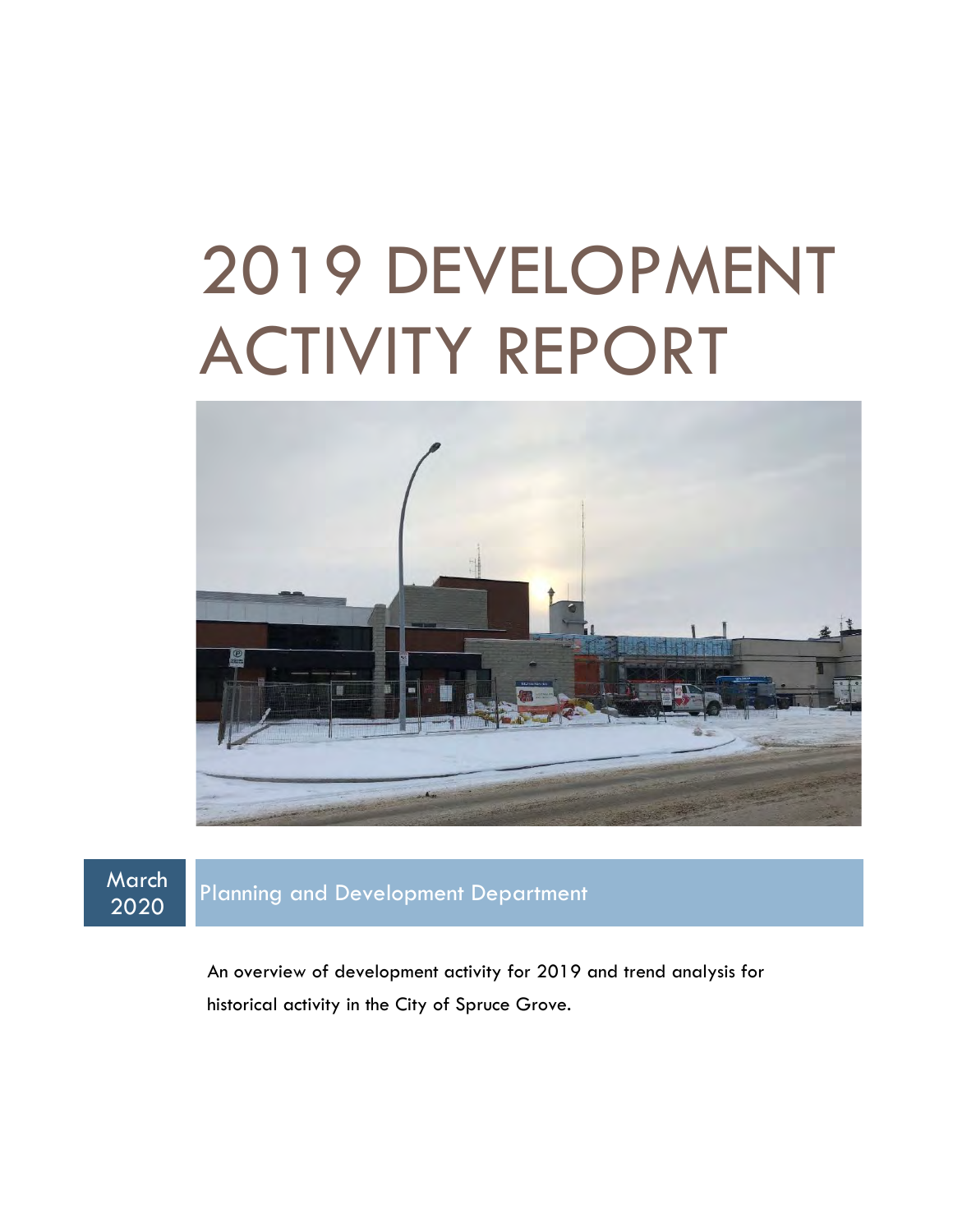#### **Contents**

## **List of Figures**

| Figure 1  | Volume of Building Permits by Type (2018 & 2019)                      | 2  |
|-----------|-----------------------------------------------------------------------|----|
| Figure 2  | Dwelling Units Permitted (2010-2019)                                  | 3  |
| Figure 3  | Volume of Building Permits by Month (2018 & 2019)                     | 3  |
| Figure 4  | Volume of Building Permits By Year (2010-2019)                        | 4  |
| Figure 5  | Volume of Building Permits by Type (2010-2019)                        | 4  |
| Figure 6  | Value of Building Permits (2010-2019)                                 | 5  |
| Figure 7  | Average New Commercial & Industrial Building Permit Value (2010-2019) | 5  |
| Figure 8  | Volume of Development Permits By Year (2010-2019)                     | 6  |
| Figure 9  | Volume of Development Permits by Month (2018 & 2019)                  | 6  |
| Figure 10 | Volume of Residential Permits by Type (2019)                          |    |
| Figure 11 | Volume of Non-Residential Permits by Type (2019)                      |    |
| Figure 12 | Compliances Issued by Year (2010-2019)                                |    |
| Figure 13 | Compliances Issued by Month (2018 & 2019)                             | 8  |
| Figure 14 | Safety Code Permits by Year (2011-2019)                               | 8  |
| Figure 15 | Business Licences Issued by Type (2014-2019)                          | 9  |
| Figure 16 | Housing Starts by Municipality (2019)                                 | 10 |
| Figure 17 | Regional Housing Starts by Dwelling Type (2019)                       | 10 |
| Figure 18 | Population (1998-2018)                                                | 11 |

Cover: Spruce Grove Protective Services Building, 2019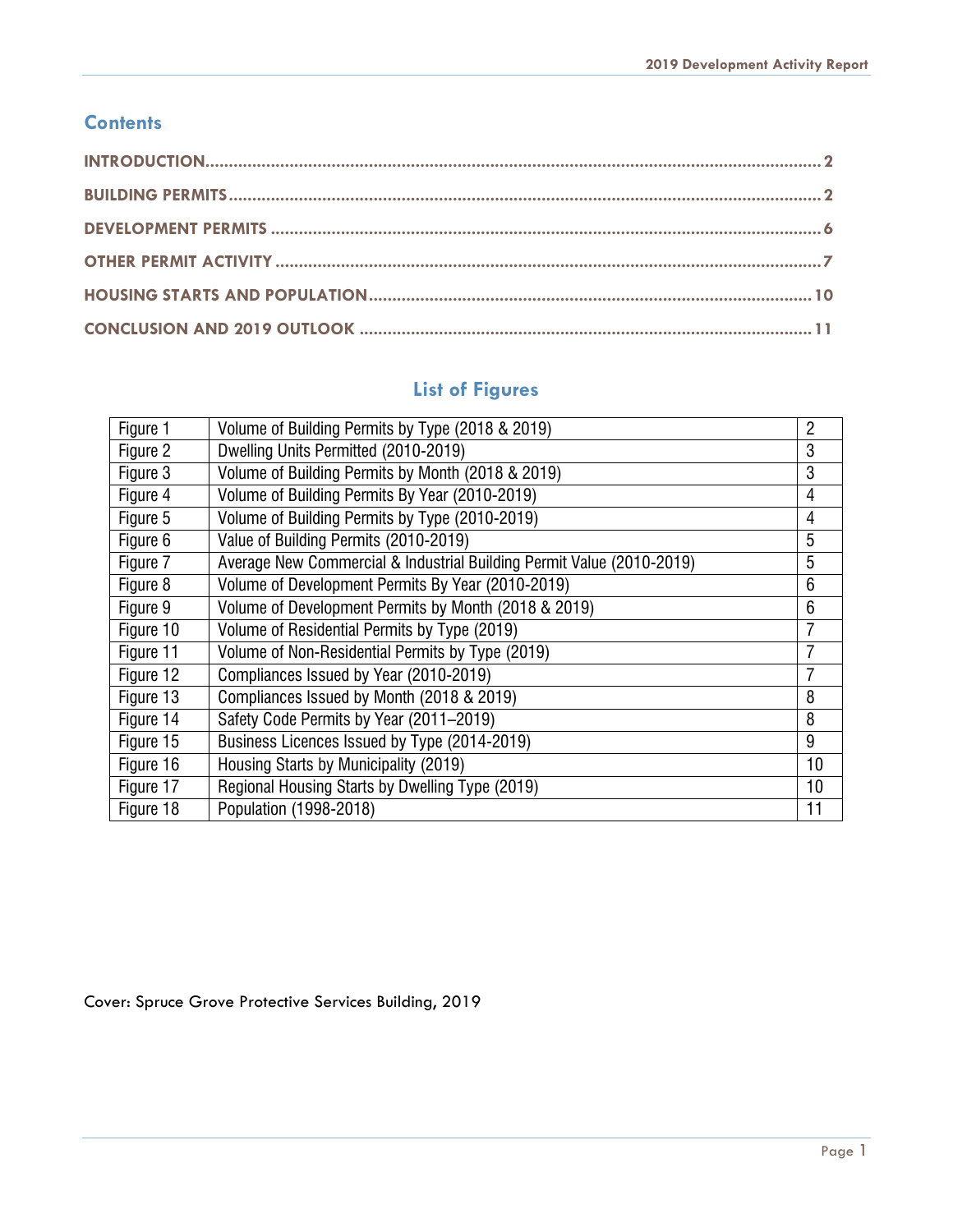#### <span id="page-2-0"></span>INTRODUCTION

The Planning and Development Department tracks a variety of development activities in the City for the purpose of providing growth information to Council and other stakeholders. Included in the permits tracked are building and development permits, which are common measurements used to track economic vitality and growth in communities. It is useful for communities to monitor trends in permitting levels to determine their economic health, as well as to examine the impact of external forces on growth and development.

Growth in Spruce Grove has generally been stronger than average for the Capital Region for the past decade, but that has changed in the past four years where growth has tracked at an average for the region. The region has experienced a cooling off period for the past four years following the unprecedented growth of the previous decade. Demand in the homeownership market continues to soften as unemployment remains relatively high and the inflation-adjusted personal disposable income declines. Administration is anticipating the current development trends to continue into the next year, driving down oversupply of lots and units on the market, aiming to find a balance between supply and demand.

The following pages contain analysis of the growth trends for the past decade (2009-2019), focusing specifically on activity in 2019. This report provides an overview of building permit and development permit information. In addition, compliances and other permits are tracked in order to provide a more accurate picture of the total activity taking place in the Planning and Development Department.

### <span id="page-2-1"></span>BUILDING PERMITS

Spruce Grove issued 668 building permits in 2019, a 15.7% decrease from permit activity in 2018. This drop in permitting activity was observed across the Edmonton Census Metropolitan Area (CMA). (Source: Quarterly Economic Update – Feb 2020, City of Edmonton)

**Figure 1** details the volume of building permits issued by type, and compares the volume for the past two years. Decreases in

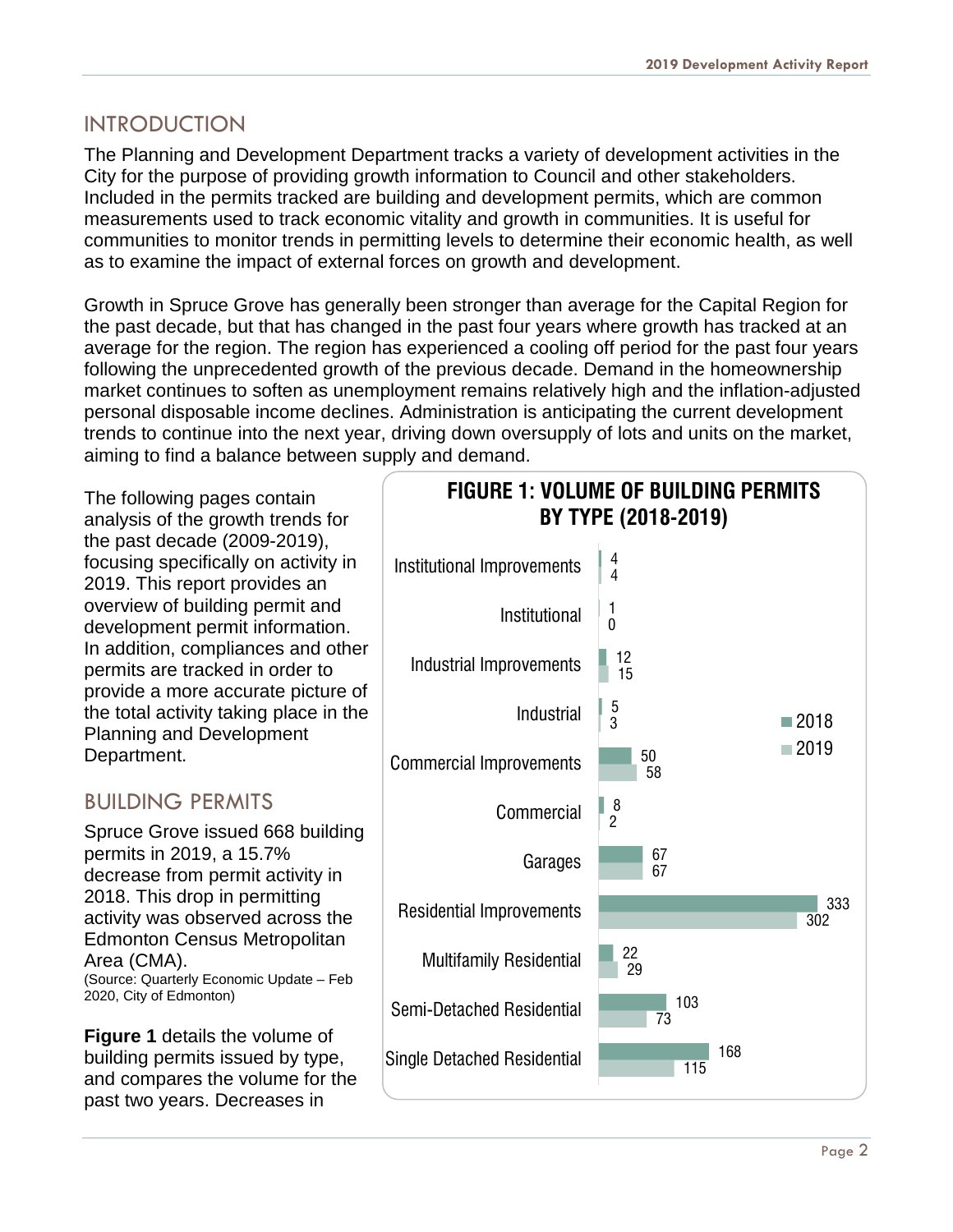permitting were largely due to lower number of new residential and commercial construction starts. Commercial improvements were marginally higher than 2018, while residential improvements were marginally lower than 2018.

Overall, about 88% of the permits issued in 2019 were for residential construction, including

new dwellings, improvements and garages. This percentage split between residential and nonresidential construction permits is similar to that observed in 2017 and 2018.

New dwelling units permitted in 2019 decreased by 26% from 2018, and represents the lowest permitting level in the past decade since 2010 **(Figure 2)**. The main reason for the decrease remains the absence in major multifamily projects, including no new apartment units constructed in over four years. Low density residential construction has also decreased by 30% relative to 2018.

**Figure 3** depicts the volume of building permits by month in 2019, which saw a gradual pattern of increase in the first half of the year, followed by fluctuations in the second half.

In the non-residential sector, the City saw three new industrial buildings in 2019, compared to five in 2018. Typical years see three to four new industrial buildings.

The total building permit valuation for new industrial construction in 2019 was \$6.8 million, where the average value of each industrial permit, was





almost 3 times the average value of an industrial permit in 2018, reflecting the development of higher quality and larger structures in the industrial areas.

Industrial activity related to industrial improvements increased to 15 permits in 2019, compared to 12 permits in 2018, while also driving up the value of each improvement permit relative to 2018.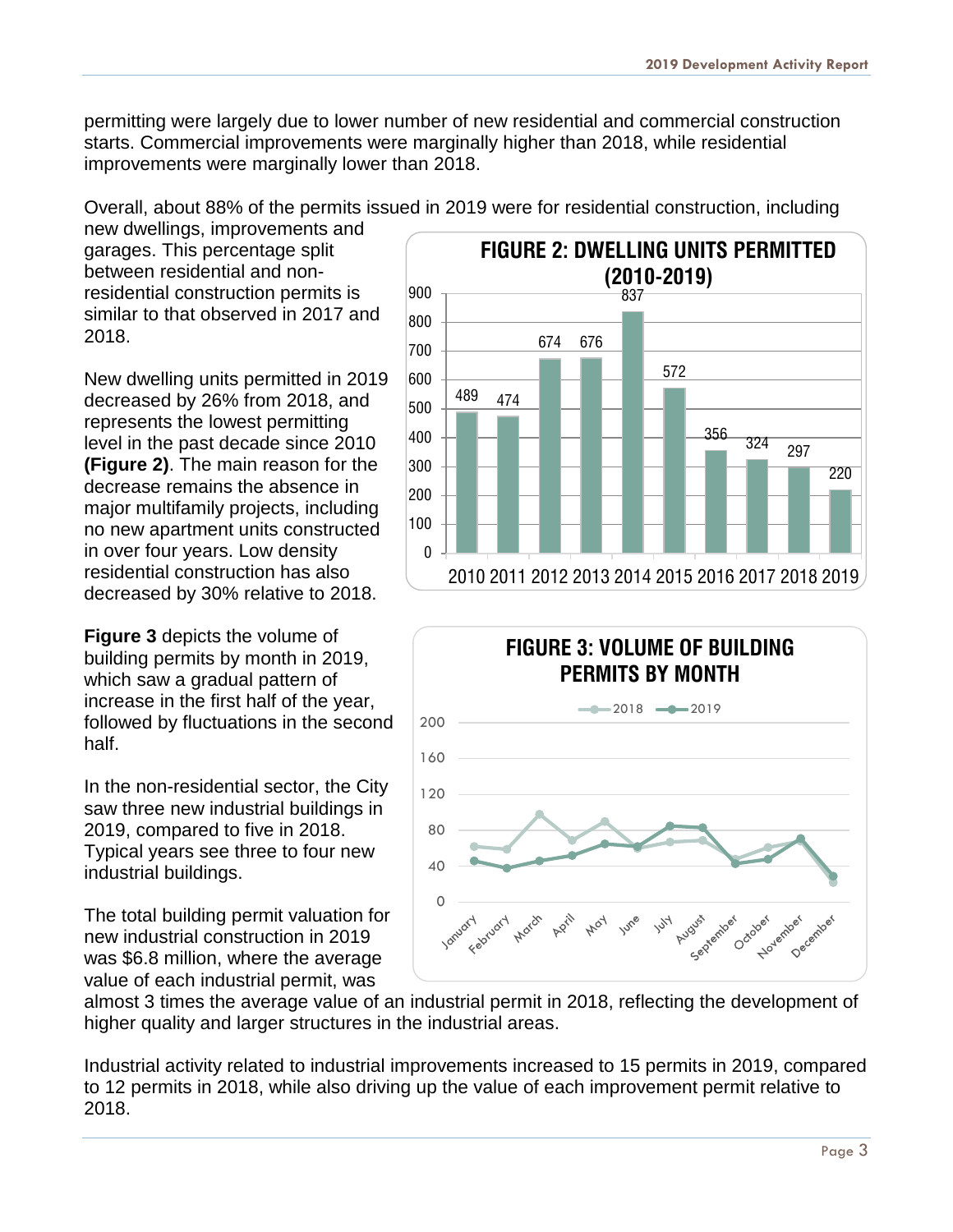After a surge in building permits issued for new commercial structures in 2017 and 2018, permits for new commercial construction dropped from 8 in 2018 to two in 2019. The value of the two new commercial buildings also dropped by 63%, reflecting smaller size commercial retail units (CRU) found in commercial areas such as Westwind.

To get a better context of permitting levels for 2019 relative to recent trends, **Figure 4** depicts the total number of building permits issued over the past decade. Permitting levels dropped by 15% in 2019, relative to the year before, the lowest level in the past decade.





**Figure 5** provides additional detail regarding the historic split between new buildings and improvements. The decline in permitting levels in the past three years affected new developments to a greater degree than improvements.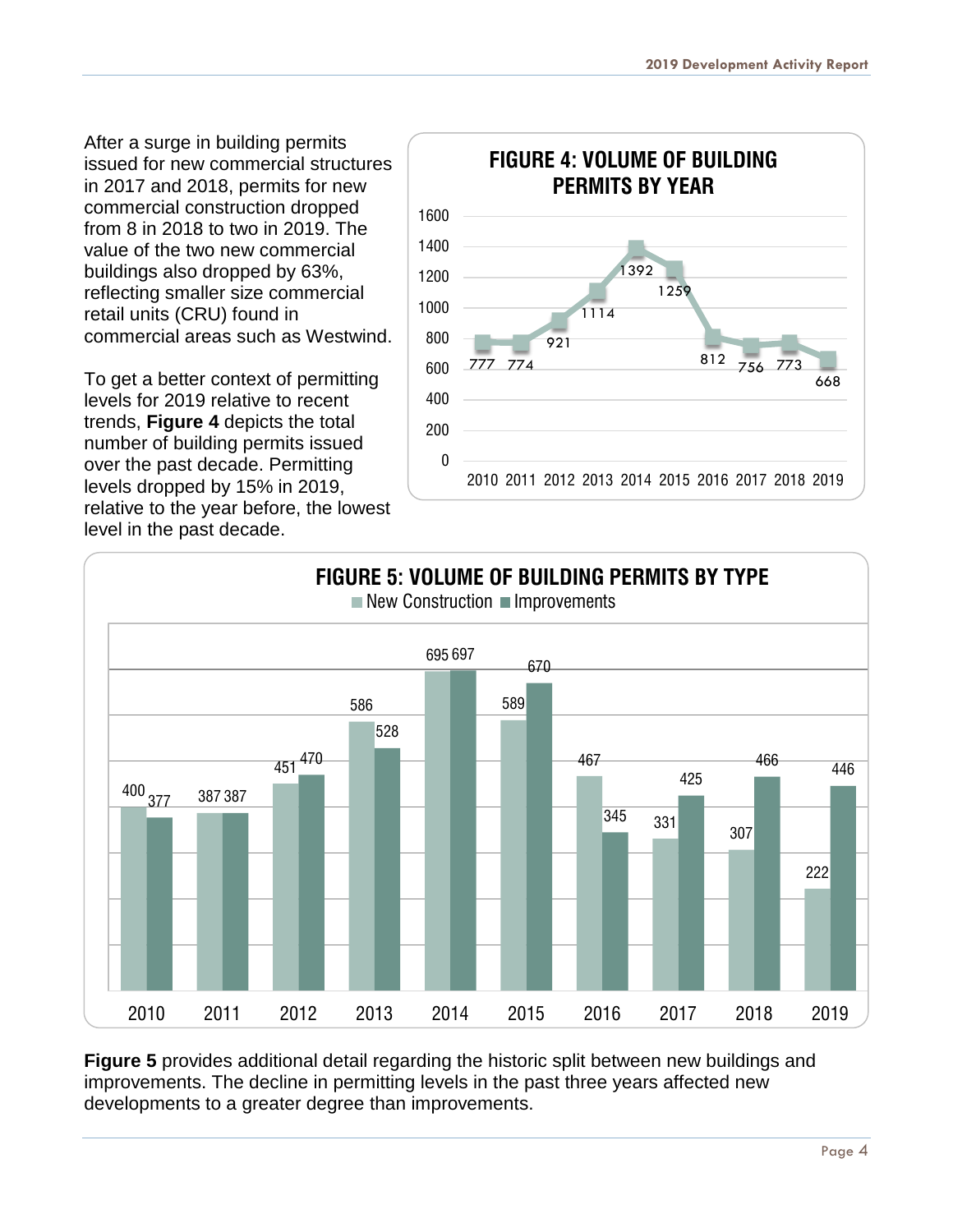Looking closer at investment trends over the past decade, the value of permits is largely correlated with permitting levels **(Figure 6**), although building values are bouncing back faster than permitting numbers from recent declines.

**Figure 7** demonstrates the value of the average industrial and commercial building permit over the past 10 years. In reviewing the investment trends over the past few years, the average value of new commercial and industrial buildings has been generally higher in recent years



compared to historic investment values earlier in the decade. This reflects the development of larger, higher quality structures.

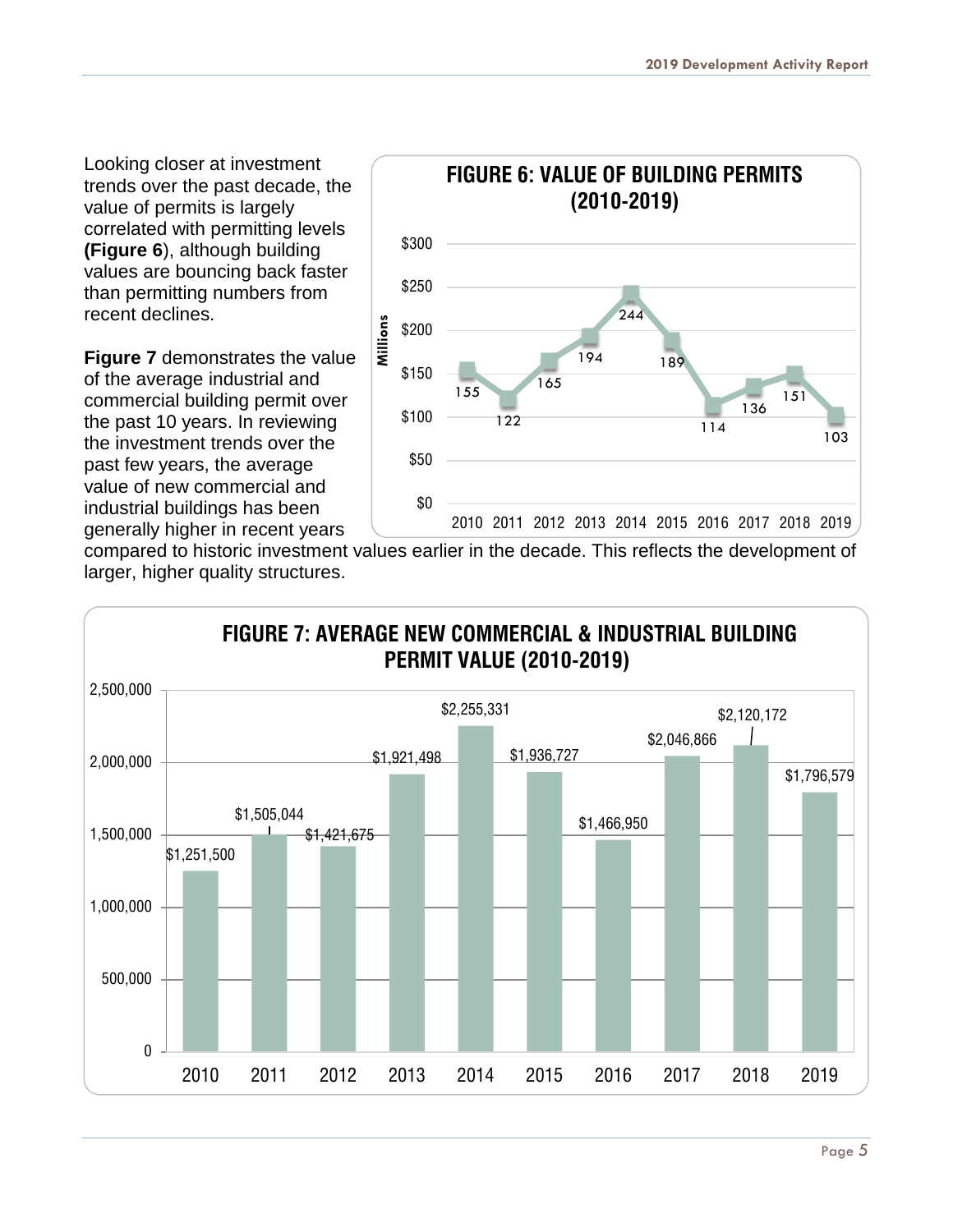#### <span id="page-6-0"></span>DEVELOPMENT PERMITS

**Figure 8** illustrates the trends in the volume of development permits issued over the last ten years. Development permit activity in 2019 was down approximately 12% from 2018. The minor difference between building permit and development permit activity levels is due to the ability to issue a single development permit for several structures on a lot, while separate building permits are required for each structure on a property, as well as for changes of use or tenant improvements.

The next factor under examination is the volume of development permits issued on a monthly basis. **Figure 9** compares the trend for number of permits issued by month for 2018 and 2019. The pattern for the first half of 2019 was atypical with lower levels of permits issued, followed by a rebound in the month of May. The second half of the year shows patterns that are typical of development activity for the region, where higher activity levels occur during the warmer months.

**Figure 10** (next page) provides the breakdown of residential development permits issued by type. The chart is dominated by residential improvements made to existing residences, followed by single detached and semi-detached. Generally, the development permit numbers echo what we have already seen with building permits.

**Figure 11** shows the breakdown of non-residential permits by type issued in 2019. Commercial and



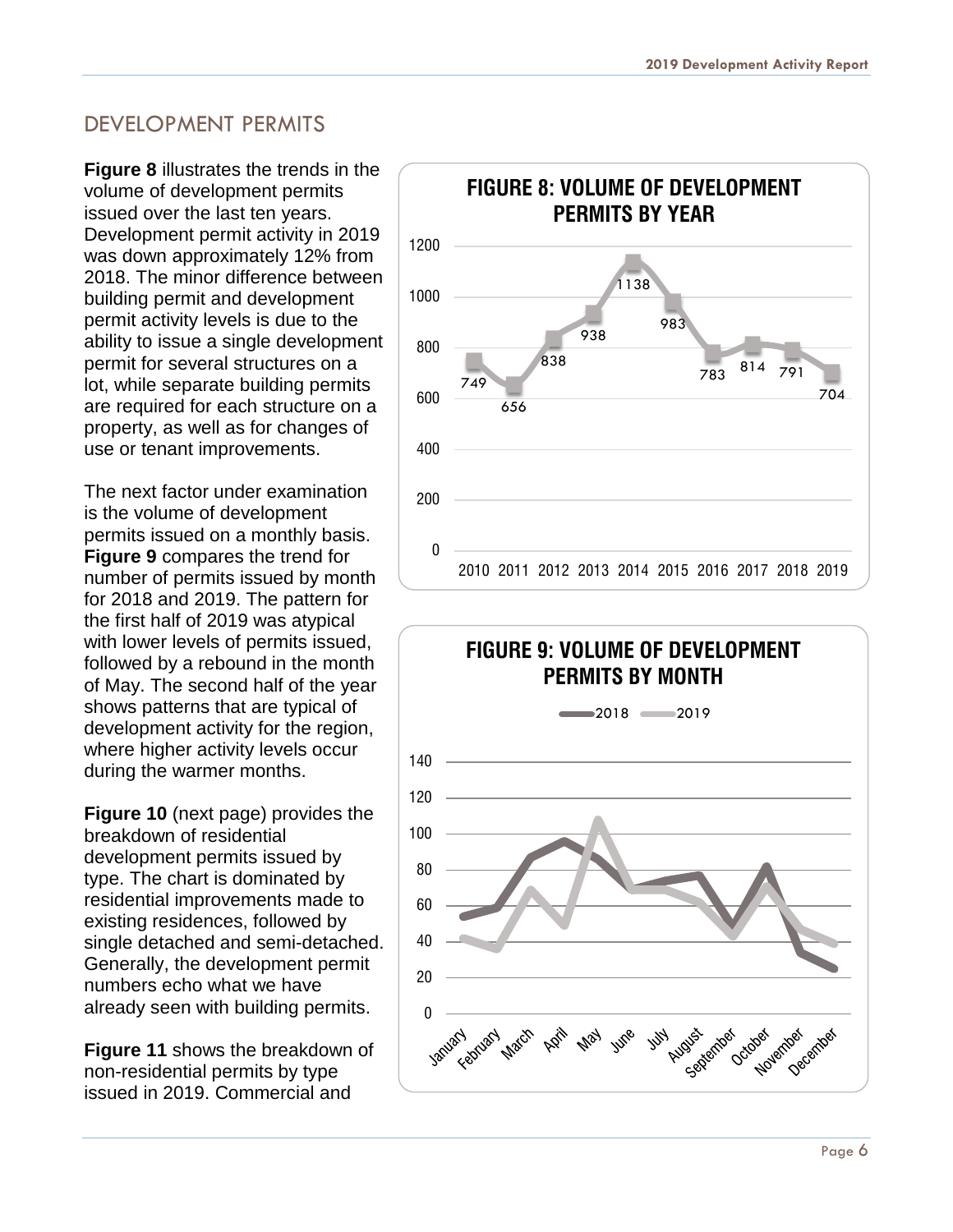industrial improvements cumulatively comprised 85% the of non-residential development permits issued in 2019. These permits are largely for tenant improvements and approvals required for new uses.



Development permits for permanent signs saw a decrease from 64 in 2018 to 46 permits in 2019, which corresponds with the lower level of new commercial development in 2019. Temporary sign permits remained at par with 105 permits in 2019 compared to 109 in 2018.

# <span id="page-7-0"></span>OTHER PERMIT ACTIVITY

The City of Spruce Grove provides compliance requests as a service to residents during real estate transactions, as a safeguard for purchasers who want confirmation that the residence conforms to City bylaws. Compliance requests can be used as an indicator for residential transaction activities in the community, although a shift with some homebuilders to providing title insurance instead of a compliance certificate has resulted in a weaker correlation than in previous



years. In 2019, there were 403 compliance decisions issued, down 21% compared to 2018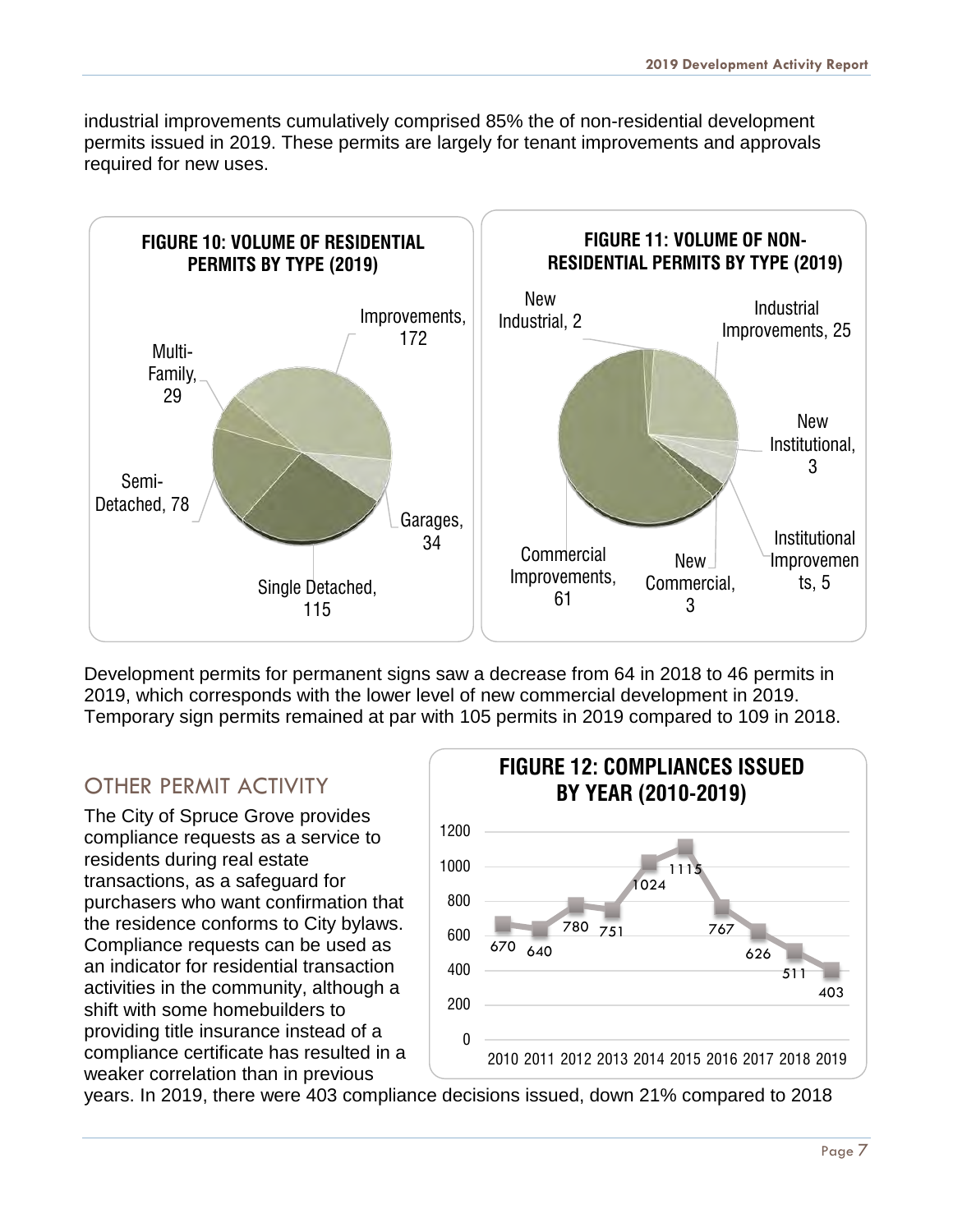(which was similarly down by 18% from 2017). Compliance requests are now at the lowest activity point since 2010 (**Figure 12**).



Looking closer at the Compliance request activity patterns of the past two years as shown in **Figure 13**, activity levels were taking wild swings in 2018, whereas 2019 has been closer to historic patterns with a steady rise in spring, with peaks in summer and a declining activity thereafter.

The City has been tracking Safety Codes Permits (other than building permits) since 2011, which is depicted in **Figure 14**. We can see in this figure the number of electrical permits is higher than plumbing and gas. This generally occurs because new construction often requires two electrical permits, where only one is required in the other two disciplines.

Overall, the City of Spruce Grove issued 2,188 permits for electrical,



plumbing and gas in 2019, a 14% decrease over 2018 activity.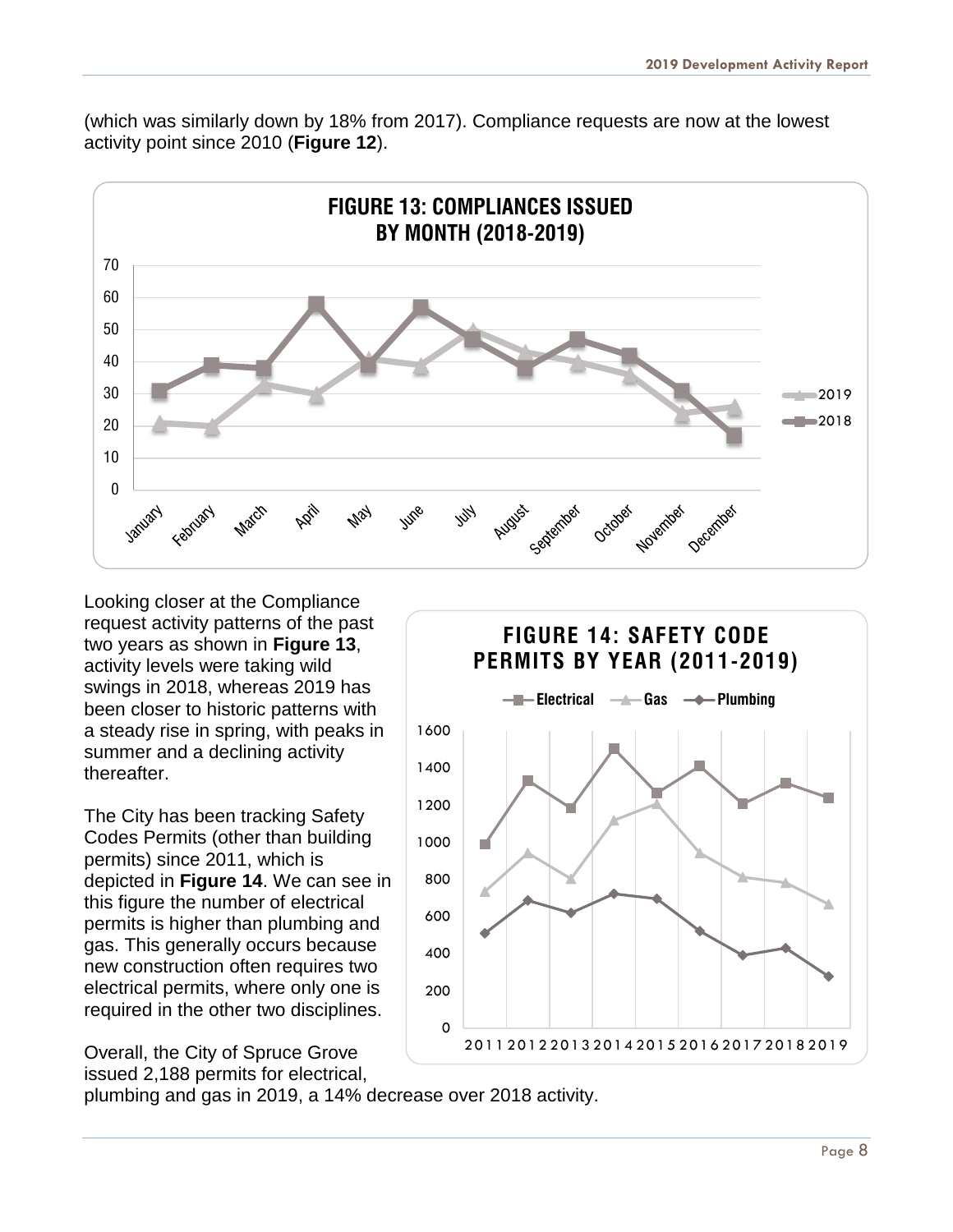

While the City has been tracking business licences for a number of years, a major change was made to the system in 2013, resulting in a new business licence database. As part of the process update, Administration found that data up to 2013 was inaccurate. Therefore, business licence activity in **Figure 15** begins in 2014. In 2019, the City saw an overall 3% increase in the total number of business licences issued, compared to 2018.

Spruce Grove had a total of 2,161 active businesses operating in the City limits in 2019, of which 1,418 were resident businesses (meaning the business is physically located in Spruce Grove). Resident business licences were up by 3% in 2019, compared to the year previous.

There were also 657 non-resident businesses, which are businesses located in another municipality that are providing a service within Spruce Grove. Non-resident business licences were also up by 3% compared to the year previous.

<span id="page-9-0"></span>Finally, there were 86 Tri-Municipal licensed businesses working within Spruce Grove, which are businesses located within Stony Plain or Parkland County that opted for a licence to provide services in all three municipalities.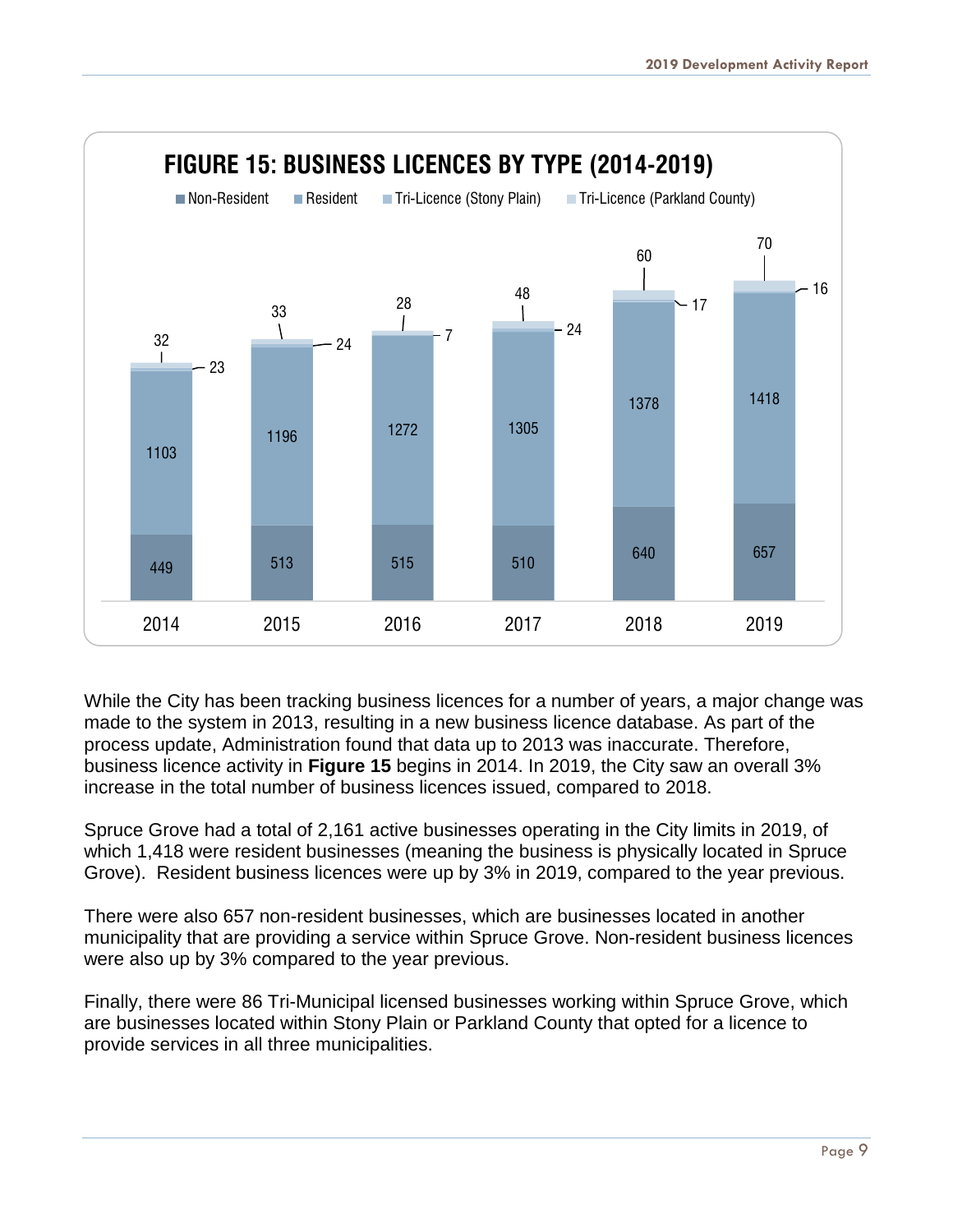# HOUSING STARTS AND POPULATION

In order to provide some regional context for Spruce Grove's growth, housing data released by the Canada Mortgage and Housing Corporation (CMHC) is reviewed each year and compiled as part of this report. **Figure 16** shows the number of new housing starts in a number of communities in the Edmonton Region. Housing starts are different than building permits, as housing starts are determined by the pouring of a foundation as per CMHC. As some building permits do not result in construction, housing starts are the most dependable information source for growth analysis.

In 2019, there were 217 housing starts in Spruce Grove, an 18% decrease



from 2018. Housing starts remain subdued in the region, with the exception of City of St. Albert and Town of Stony Plain, where housing starts were significantly higher in 2019.